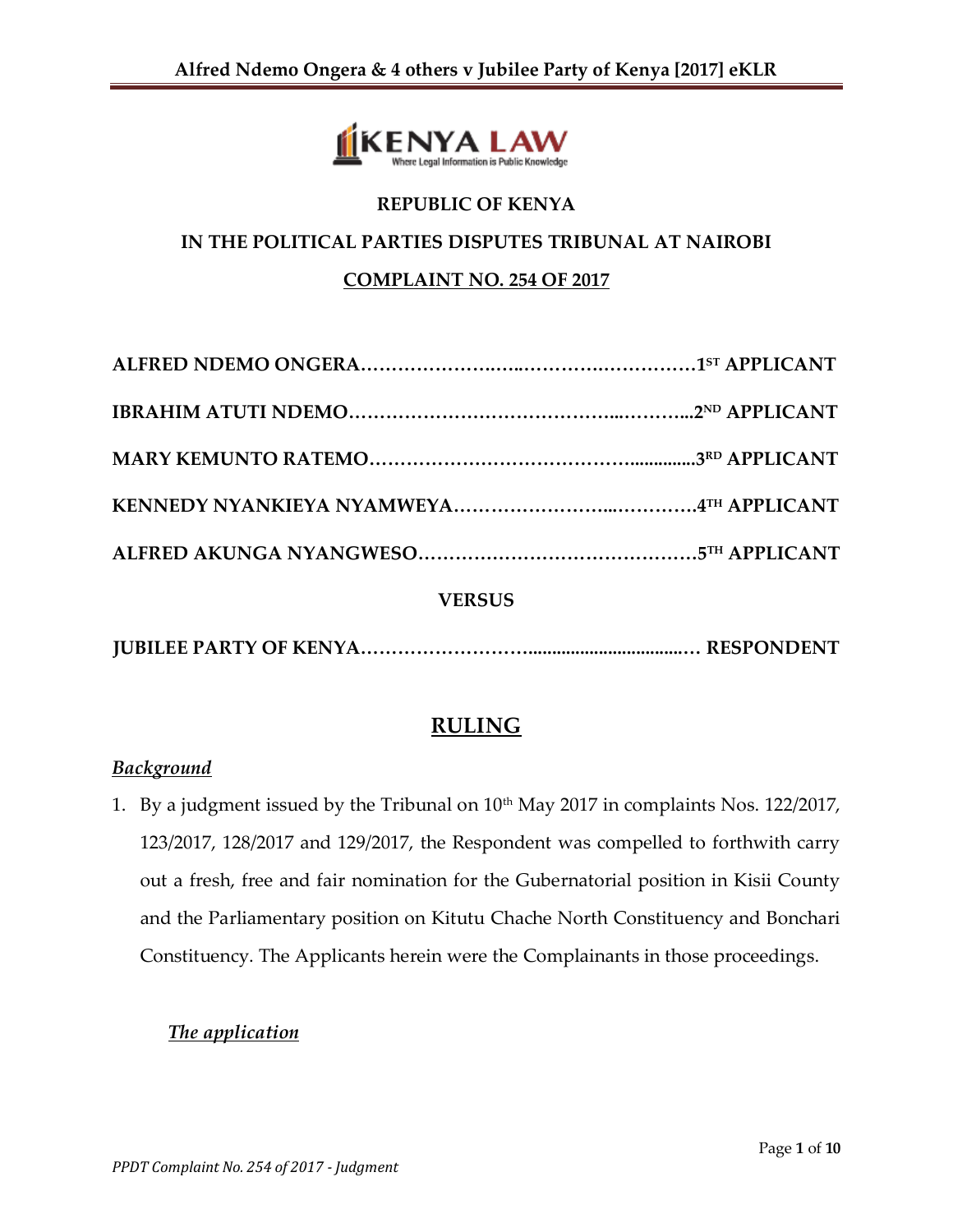- 2. Following the above judgment, the Complainants/Applicants have filed a Notice of Motion application dated 13<sup>th</sup> May 2017. The following orders, are pending determination:
	- *a) THAT this Honourable Tribunal do issue a Warrant of Arrest directing the Inspector General of the National Police Service or any office under his control to bring before the Tribunal the Secretary General of the Respondent for the purposes of the Secretary General of the Respondent to show cause why he should not be cited for contempt for acting in breach of this Tribunal's ruling dated 10th May 2017.*
	- *b) THAT this Honourable Tribunal do cite the Secretary General of the Respondent for acting in contempt of this Tribunal's order dated 10th May 2017.*
	- *c) THAT this Honourable Tribunal do declare that the nomination process conducted by the Respondent on the 12th May 2017 for the Gubernatorial position in Kisii County and the Parliamentary position in Kitutu Chache North Constituency and Bonchari Constituency in Kisii County as illegal and null and void.*
	- *d) THAT the costs of this Application be provided for.*
- 3. The application is based on grounds that the Respondent had disobeyed the ruling and decision and proceeded to conduct a secret nomination process. The Respondent is accused of having violated the provisions of Article 11 of its constitution, in willful disobedience of the Tribunal's ruling, the ruling having been delivered in open court before the Respondent's Advocates. The Respondent's actions to exclude the Applicants from the fresh nominations despite the Applicants having exhibited a vested interest in the nomination process was in breach of the Nomination rules and the Respondent should be cited in contempt.
- 4. The Applicants seek to cite the Respondent's Secretary General for contempt as the administrative head of the Respondent and signatory to the nomination certificates issued by the Respondent.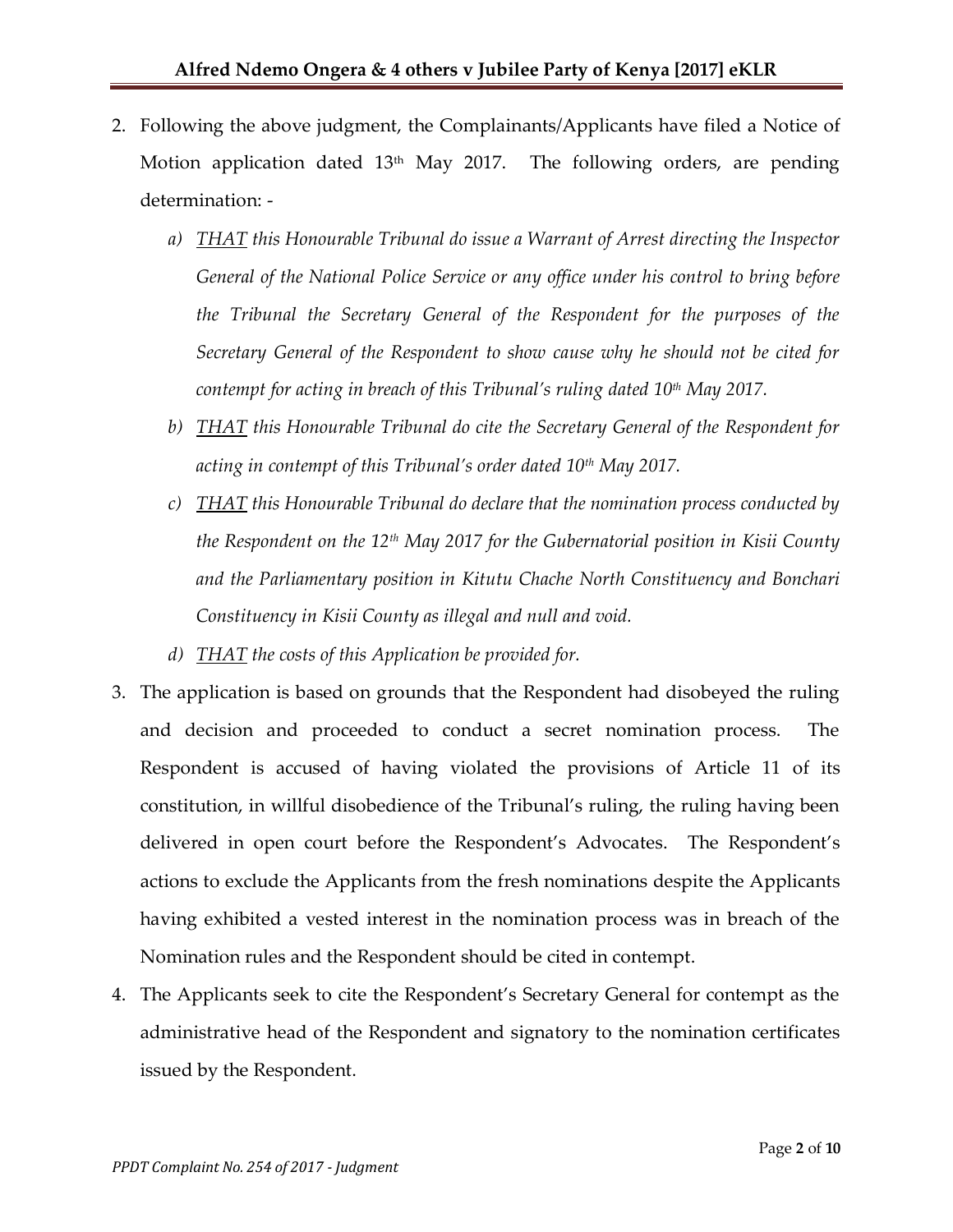- 5. The Applicants submit that the Tribunal's authority to punish the Respondent for acts of contempt of court are derived from Article 169(1)(d) of the Constitution of Kenya, Section 6(c) and 7(1) of the contempt of court Act and Section 41(3) of the Political Parties Act 2011. We note that the application is brought under the provisions of Order 51 Rule 1 and 3 of the Civil Procedure Rules 2010 and Sections 4(1) (a), 6(c) and 7(1) of the Contempt of Court Act 2016 and Sections 40(1)(b) and 41 (1 and 3) of the Political Parties Act 2011 and all other enabling provisions.
- 6. The Application is supported by an affidavit of Alfred Akunga Nyangweso, the  $1<sup>st</sup>$ Applicant, sworn on 13<sup>th</sup> May 2017. The affidavit reiterates the application and contains annextures in support of the application. These include the Respondent's Constitution, Election and Nomination Rules, Advocates letter to the Respondent's Secretary General, Newspaper article and picture of the Senatorial candidates and aspirant Governor Candidate participating in the nomination process of  $12<sup>th</sup>$  May 2017.

#### *The Respondent's reply*

- 7. The Respondent filed a Replying Affidavit on 18th May 2017 sworn by MaryKaren Kigen Sorobit, its Deputy Executive Director and Head of Legal and Compliance Department. She avers that she confirmed the status of the applicants with the Registrar of Political Parties and it was revealed that the  $2<sup>nd</sup>$  Applicants had been cleared as independent candidates. Having ceased to be members of the Respondent, their complaints filed on 7th May 2017 could not stand. The 2nd –  $4^\text{th}$ Applicants had to comply with Article 4(1) of the Respondent's Constitution to be members of the Respondent and their revocation letters cannot reinstate their membership to the party unilaterally.
- 8. In compliance with the ruling of the Tribunal, the Respondent put up a nomination notice informing the membership of the party and the public of the nomination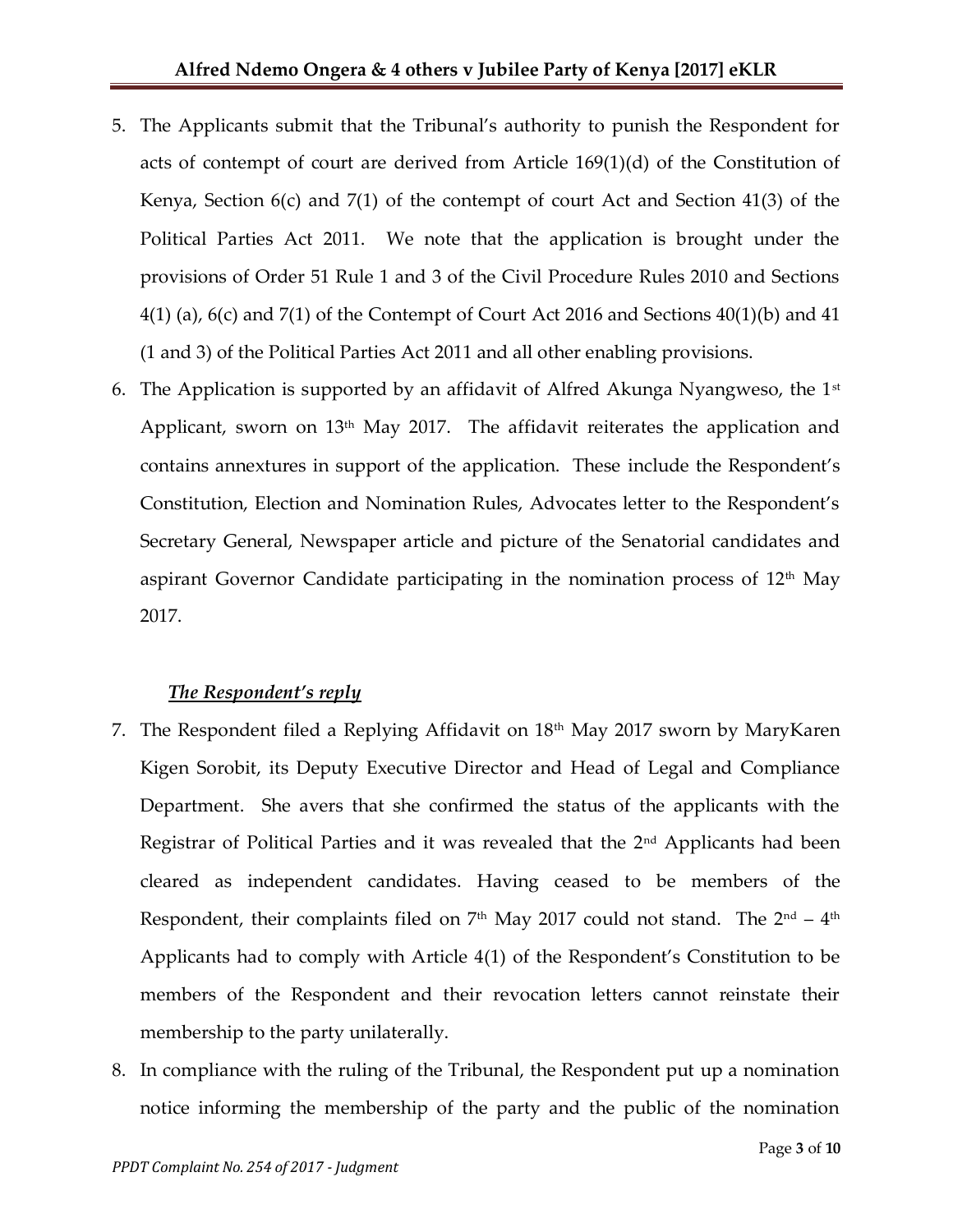exercise to be held on  $12<sup>th</sup>$  May 2017. This, she averred, was in compliance with Article 11 of the Respondent's Constitution. The notice was published on the Respondent's website which is accessible to the members of the party. The names of the Applicants were included in the ballot papers and members of the Respondent came out in numbers to participate. The Respondent therefore disputes that the nomination exercise was conducted secretly.

9. The Respondent avers that the nominations were conducted by the Respondent pursuant to the orders of this Tribunal. Further, the Respondent argues that the applicant's advocates' letter dated  $12<sup>th</sup>$  May 2017 demonstrates that the applicants were aware that nominations were being carried out in Kisii County. The Respondent urges the Tribunal to dismiss the application with costs as it amounts to gross abuse of the process of the Tribunal.

#### *The Interested Party's reply*

10. The Interested parties, Hon. Jimmy Nuru Angwenyi, Hon. John Zebedeo Opore and Hon. Simon Ogare filed Replying Affidavits respectively on 18<sup>th</sup> May 2017. The affidavits are materially and substantially the same. They aver that some of the applicants are now acclaimed independents as per evidence obtained from the Registrar of Political Parties. Further, they confirm having been summoned on  $11<sup>th</sup>$ May 2017 to the Respondent's headquarters for an urgent meeting for purposes of planning for the nominations and ground rules on nominations stated for  $12<sup>th</sup>$  May 2017. The new nomination date of  $12<sup>th</sup>$  May 2017 was informed by the Independent Electoral and Boundaries Commission's deadline to submit the list of nominees by  $14<sup>th</sup>$  May 2017 and the fact that most of the members and voters worship on Saturday being predominantly Seventh Day Adventists. The Interested Parties aver that the nomination exercise was reported in the media and that they participated in the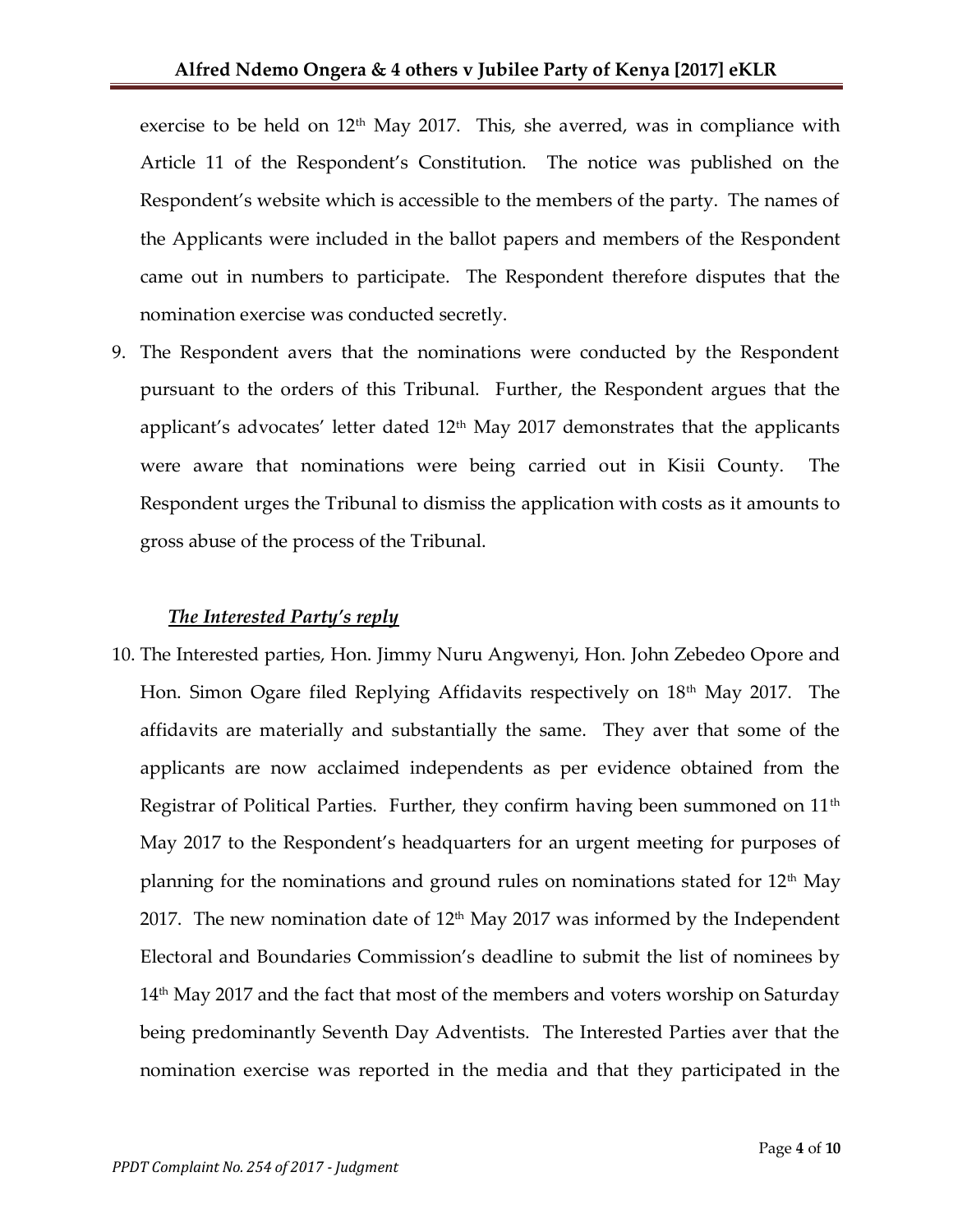nominations and were declared as winners. None of the Interested Parties confirm having seen the Applicants at the meeting.

#### *Issues for determination*

- 11. The Tribunal heard from Counsel: Dr. Khaminwa, for the Applicants, Kamau Mbugua for the Respondent and Omwanza for the Interested Parties. From the application and submissions made, the Tribunal has framed the following two issues for determination:
	- **a) Whether the nomination exercise conducted on 12th May 2017 should be nullified.**
	- **b) Whether the Tribunal should cite the Secretary General of the Respondent for acting in contempt of this Tribunal's order dated 10th May 2017.**

# **a. Whether the nomination exercise conducted on 12th May 2017 should be nullified.**

- 12. There is common ground that there was a nomination exercise on  $12<sup>th</sup>$  May 2017, after the Tribunal's decision of  $10<sup>th</sup>$  May 2017. The contention is whether or not the said exercise was in conformity with the decision of the Tribunal. The Applicants contend that the process was secret while the Respondent and the Interested Parties contend that that process was publicized. In addition, the Respondent and the Interested Parties argue that some of the Applicants were not members of the Respondent and therefore ineligible to file the complaint.
- 13. A perusal of the record including those of complaints Nos. 122, 123, 128 and 129 of 2017 as consolidated reveal that the complaints were filed on  $8<sup>th</sup>$  May 2017. The Respondent participated in the proceedings and filed its defence culminating in the decision of 10<sup>th</sup> May 2017 by the Tribunal. At no time was the issue of the applicant's membership in issue. This is something that was well within the Respondent's knowledge. As we held in *Complaint No. 162 of 2017, Hon. Silverse*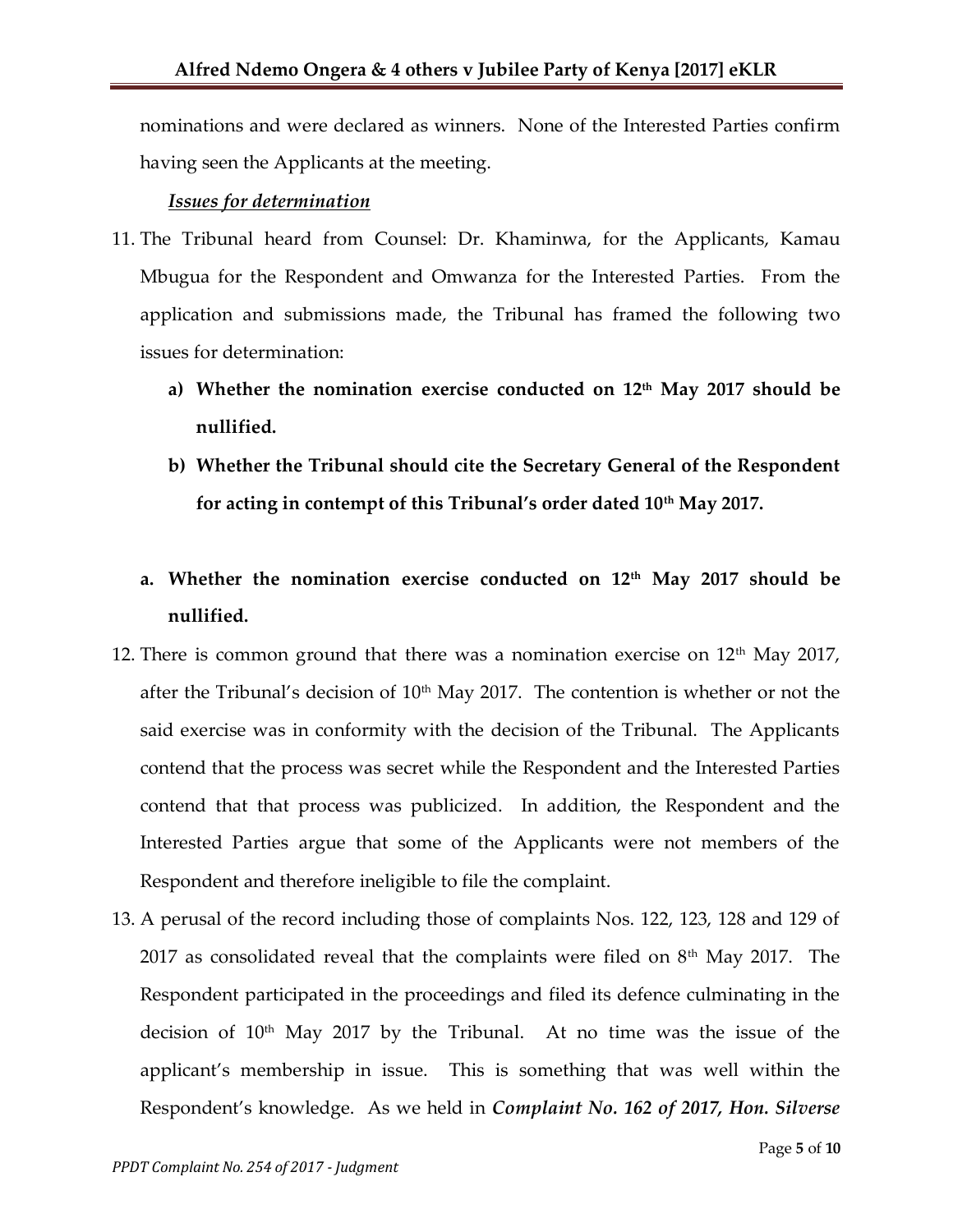*Lisamula Anami Vs – Justus Kizito Mugali & Another*, being an application to set aside this Tribunal's decision, the information sought is initiated after the determination of the proceedings and there is no reason why this information could not be obtained prior to the determination of the proceedings. The Applicants' names were even included in the ballot papers of the nomination exercise held on  $12<sup>th</sup>$  May 2017; the Respondent argued that this amounted to consideration of the Applicants' interests. In our view, the Respondent was solely responsible for the conduct of the nomination exercise including the clearance of the aspirants' names to be included on the ballot papers. The information as to the party membership of the Applicants is in our view an afterthought and we do not attach much credence to it. Similarly, the Tribunal was not directed to the relevance of the Respondent's conduct of nomination interviews of the Interested Parties as averred in paragraph 3 of the Replying Affidavit sworn on behalf of the Respondent.

- 14. From the Replying Affidavits filed by the Respondent and the Interested Parties, it is evident that they all knew about the ruling of this Tribunal. Indeed, the Respondent avers in paragraphs 11 and 12 of the Replying Affidavit that they were aware of the ruling and sought to comply with it. The Interested Parties on the other hand concede that they were summoned to the party headquarters on  $10<sup>th</sup>$  May 2017 and they never saw the Applicants during that meeting where the new nomination exercise was discussed and ground rules agreed upon. Apart from the inclusion of the Applicants' names in the ballot papers, there is no evidence that the Applicants were indeed notified of the impending nomination exercise or involved in formulating the ground rules for that exercise.
- 15. Recollecting our decision of  $10<sup>th</sup>$  May 2017, our third order was as follows:-
	- **"c) The Respondent is hereby compelled to forthwith carry out a fresh, free and fair nomination for the above positions in Kisii County in**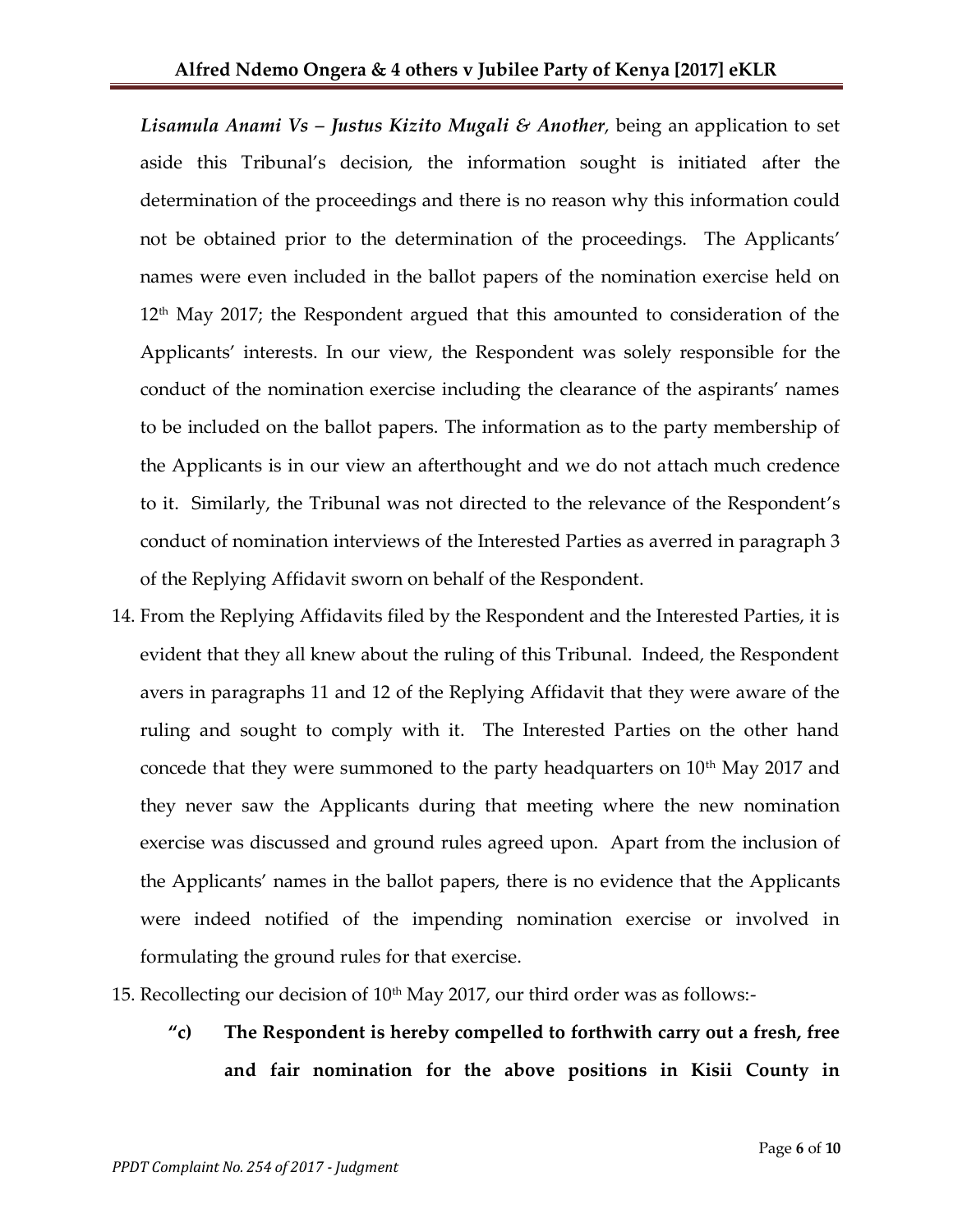# **accordance with the Party Constitution and Rules whilst taking into account the interests of all the Complaintants" (emphasis ours).**

We are not convinced that the Respondent took into account the interests of all the Complainants. The interested parties depone that they were summoned to the headquarters. They did not rely on the website notice on the Respondent's website in the way the Respondent expected the Applicants to do. The fact that the applicant's advocates wrote to the Respondent's Secretary General on 12th May 2017 is not sufficient to demonstrate that the applicants were aware. In any event, as at the time of such writing by the advocates, the nomination exercise was already underway. The newspaper reports to the effect that the applicants had boycotted the nomination exercise only goes to demonstrate that they had not been involved in the exercise hence their protest, the turnout of the said nomination exercise notwithstanding.

16. The orders of this Tribunal are not made in vain and are meant for compliance. **(See**  *Kenya Union of Savings Credit Co-operatives (Kusco) Vs. Nairobi City Council [2015] e KLR***).** The Tribunal remains at a loss why the Respondent while purporting to comply with our orders decided to do it selectively to defeat the very essence of the orders. What is even more shocking is the brazen attempt by the Respondent to justify its actions. We do not need to say more but rather ask ourselves whether the Respondent was attempting to delude everyone and get the Tribunal to sanctify a process which undermines the Constitution of Kenya and the values enshrined therein and its own constitution and democratic principles. Accordingly, we reiterate as we did in *Complaint No. 40 of 2017 Benard Muia Tom Kiala Vs. Wiper Democratic Movement –Kenya and Another* and find that the nomination exercise conducted on 12<sup>th</sup> May 2017 having been undertaken in defiance of the order of this Tribunal is null and void.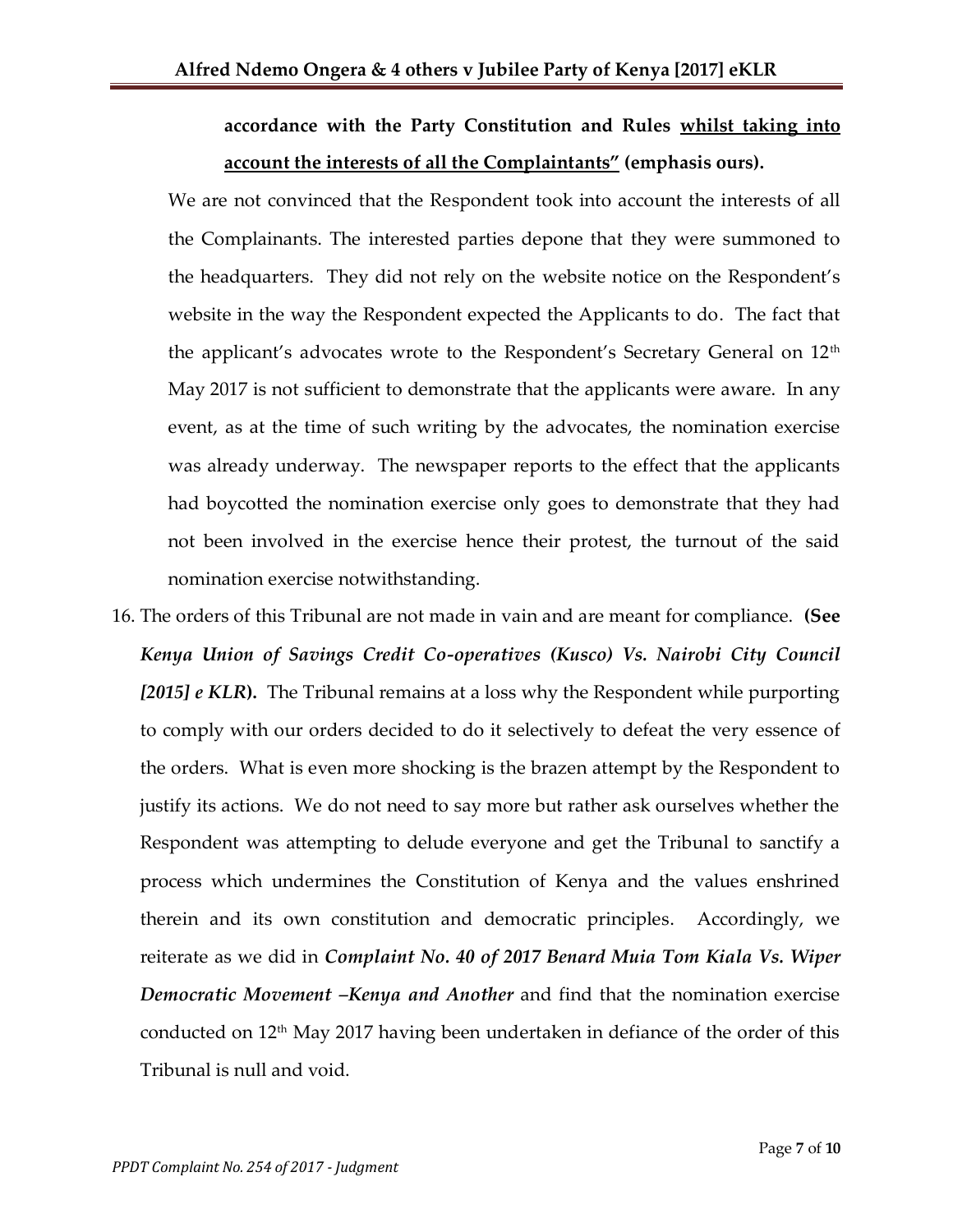#### **b) Whether the Tribunal should cite the Secretary General of the Respondent.**

- 17. The Applicants' prayers in this regard are twofold. First, the Applicants seek the Tribunal to issue a warrant of arrest directing the Inspector General of the National Police Service or any officer under his control to bring before the Tribunal the Secretary General of the Respondent for purposes of showing cause why he should not be cited for contempt for acting in breach of this Tribunal's ruling dated  $10<sup>th</sup>$  May 2017. Secondly, the Applicants seek the Tribunal to cite the Secretary General of the Respondent for acting in contempt of this Tribunal's order dated 10<sup>th</sup> May 2017. Having made the finding that the Respondent's actions were not in accordance with the Tribunal's decision of  $10<sup>th</sup>$  May 2017, and therefore amounts to contempt of court; the first limb of the prayers stated above does not arise.
- 18. The issue remaining for us to determine is whether or not we should punish the Respondent's Secretary General for contempt. In dealing with this, the question to be we asked ourselves is whether the Tribunal has jurisdiction to punish for contempt. The Respondent brought to our attention the High Court decision in *Election Petition Appeal No. 13 of 2017 The Secretary General KANU & Another vs. Hon. Salah Yakub Farah* which we were nevertheless appraised. In essence, the Respondent submits that we have no jurisdiction to punish for contempt of court. The Interested Party referred us to the High Court decision in *Katsuri Limited Vs. Kapurchand Depar Shah* **[2016] eKLR** in which the elements of civil contempt were stated to wit – the terms of the order; knowledge by the defendant or proper notice of the terms of order; the defendant had acted in breach of the terms of the order and that the defendant's conduct was deliberate. In addition, the standard of proof is higher than the standard in civil cases considering that the Respondent's liberty could be at stake.
- 19. Unlike in the situation envisaged in the *Katsuri Limited* case *(supra),* we now have the Contempt of Court Act and recourse is no longer to the High Court of England.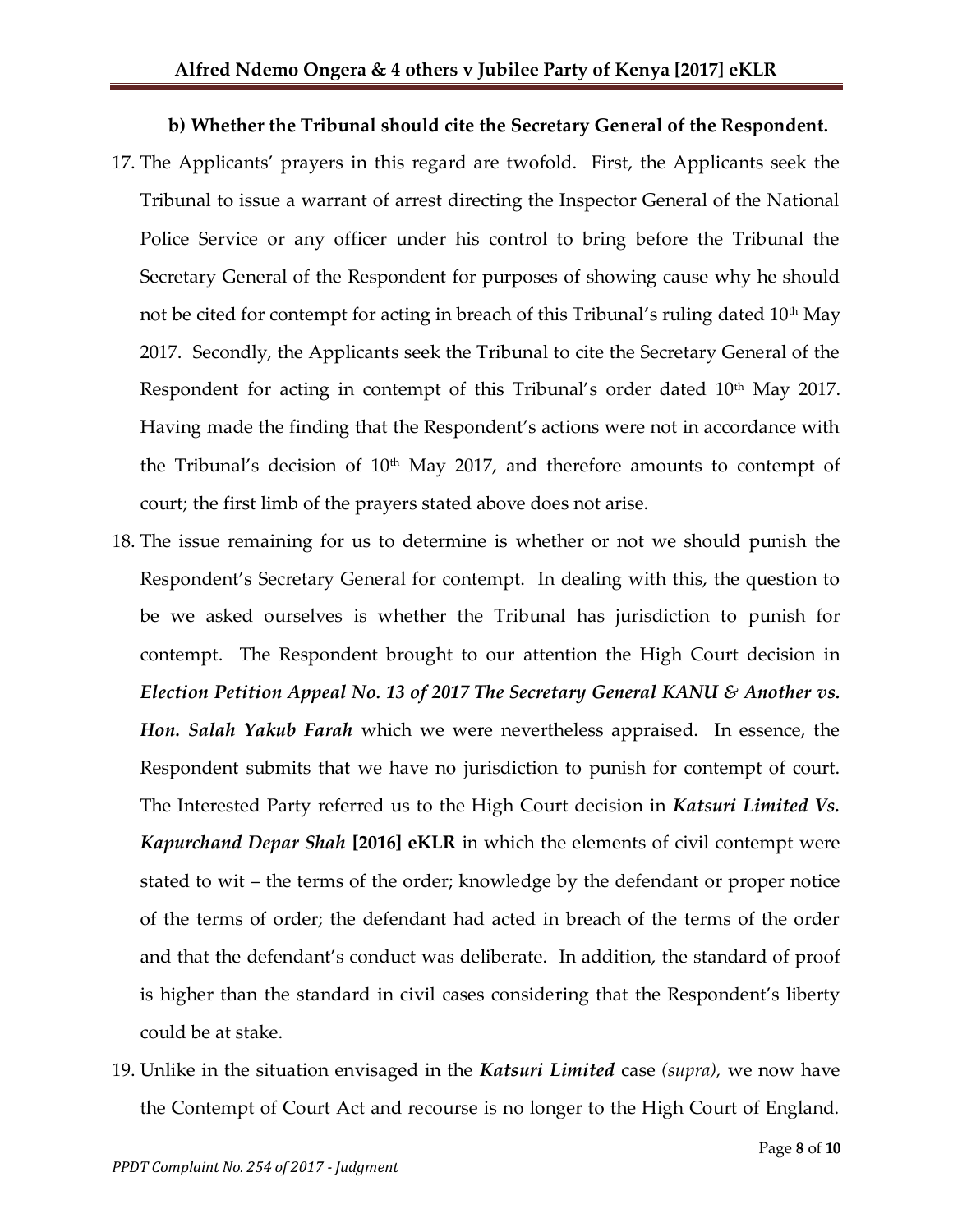The decision in Election Petition Appeal No. 13 of 2017 in our view specifically ousts the jurisdiction of the Tribunal to punish for contempt in the face of the court or any other form of contempt save contempt on the face of the court. In light of this, we need say no more on the Tribunal's power to punish for contempt in these circumstances, bearing in mind the binding nature of the decisions of the High Court on the Tribunal.

20. Having said so, we noted that the application was also founded on the provision of section 41(3) of the Political Parties Act which provides that a decision of the Tribunal shall be enforced in the same manner as a decision of a Magistrate's court. Since regulation 39 of the Political Parties Disputes Tribunal *(Procedure)* Regulations 2017 allows recourse to the Civil Procedure Rules where an issue is not provided for, the Applicants can make the appropriate applications in this regard if they deem so and seek to punish the Respondent's Officers. Such procedures can however only be invoked upon a finding that indeed the Respondent's actions amount to contempt of court.

#### *Orders*

- 21. Apart from the Tribunal's powers to punish for contempt which were challenged, the Tribunal finds it appropriate in light of the foregoing to make the following orders:
	- **a) The nomination process conducted by the Respondent on the 12th May 2017 for the Gubernatorial position in Kisii County and the Parliamentary position in Kitutu Chache North Constituency and Bonchari Constituency in Kisii County be and is hereby declared as null and void.**
	- **b) Any certificate of nomination issued to any candidate, arising from the purported nominations of 12th May 2017 for the Gubernatorial position in Kisii County and the Parliamentary positions in Kitutu Chache North**